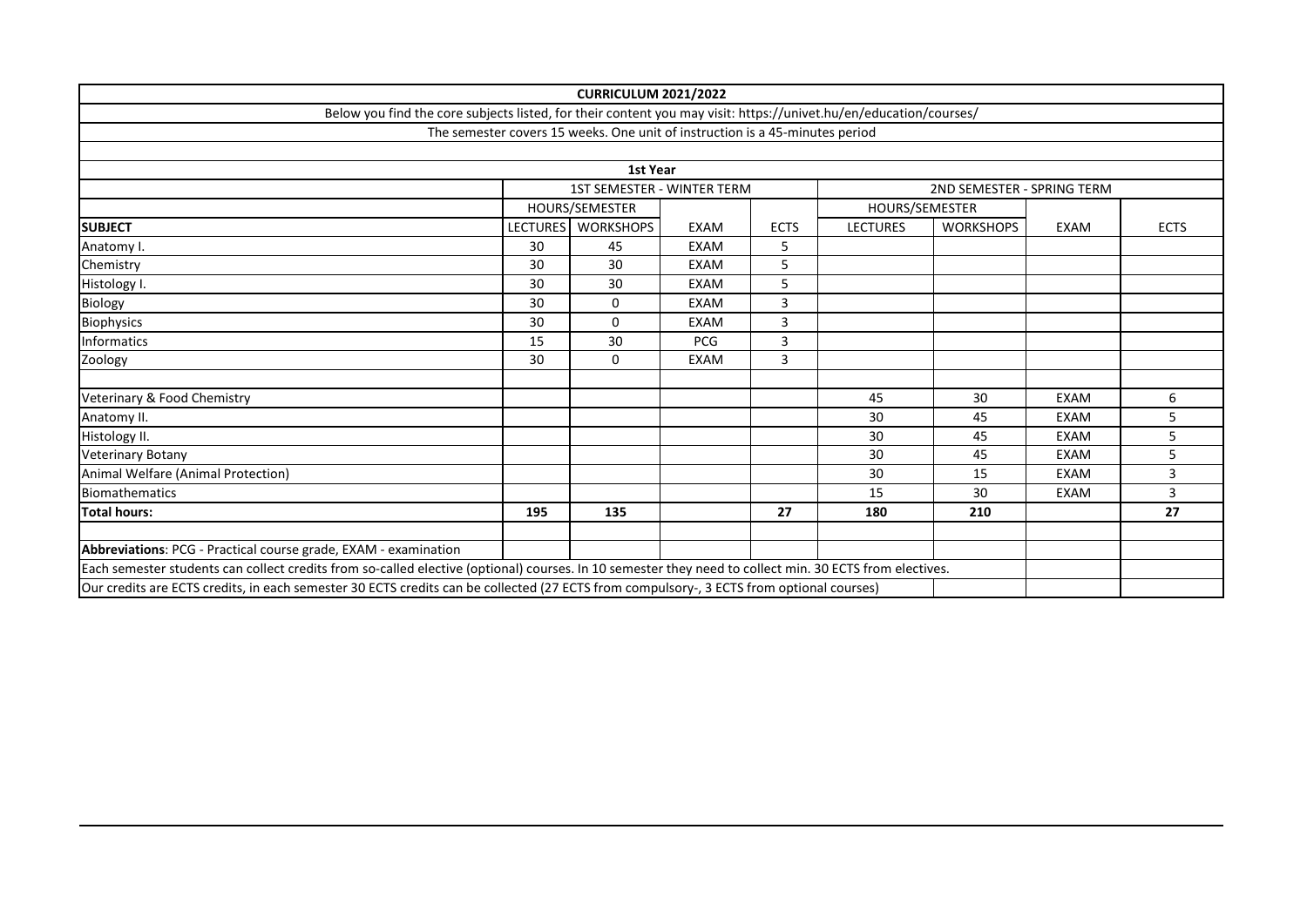|                                                                                                                                                         |                 | 2nd Year         |                                   |                |                 |                            |                   |                |
|---------------------------------------------------------------------------------------------------------------------------------------------------------|-----------------|------------------|-----------------------------------|----------------|-----------------|----------------------------|-------------------|----------------|
|                                                                                                                                                         |                 |                  | <b>1ST SEMESTER - WINTER TERM</b> |                |                 | 2ND SEMESTER - SPRING TERM |                   |                |
|                                                                                                                                                         | HOURS/SEMESTER  |                  | HOURS/SEMESTER                    |                |                 |                            |                   |                |
| <b>SUBJECT</b>                                                                                                                                          | <b>LECTURES</b> | <b>WORKSHOPS</b> | EXAM                              | <b>ECTS</b>    | <b>LECTURES</b> | <b>WORKSHOPS</b>           | EXAM              | <b>ECTS</b>    |
| Anatomy III.                                                                                                                                            | 30              | 45               | <b>FINAL EXAM</b>                 | 8              |                 |                            |                   |                |
| Veterinary Physiology I.                                                                                                                                | 45              | 15               | <b>PCG</b>                        | 6              |                 |                            |                   |                |
| Veterinary Biochemistry I.                                                                                                                              | 45              | 15               | <b>PCG</b>                        | 6              |                 |                            |                   |                |
| Laboratory Animal Science & Bioethics                                                                                                                   | 15              | 8                | <b>EXAM</b>                       | 3              |                 |                            |                   |                |
| <b>Agricultural Economics</b>                                                                                                                           | 30              | $\Omega$         | <b>EXAM</b>                       | $\overline{3}$ |                 |                            |                   |                |
| <b>Veterinary Profession</b>                                                                                                                            | 15              | 0                | EXAM                              | 1              |                 |                            |                   |                |
|                                                                                                                                                         |                 |                  |                                   |                |                 |                            |                   |                |
| <b>Veterinary Physiology II.</b>                                                                                                                        |                 |                  |                                   |                | 60              | 15                         | <b>FINAL EXAM</b> | $\overline{7}$ |
| Veterinary Biochemistry II.                                                                                                                             |                 |                  |                                   |                | 45              | 15                         | <b>EXAM</b>       | 6              |
| <b>Veterinary Genetics</b>                                                                                                                              |                 |                  |                                   |                | 30              | 30                         | <b>EXAM</b>       | 6              |
| Topographic & Applied Anatomy                                                                                                                           |                 |                  |                                   |                | 15              | 30                         | EXAM              | 4              |
| <b>Veterinary Virology</b>                                                                                                                              |                 |                  |                                   |                | 30              | 15                         | <b>EXAM</b>       | 4              |
| <b>Total hours:</b>                                                                                                                                     | 180             | 83               |                                   | 27             | 180             | 105                        |                   | 27             |
|                                                                                                                                                         |                 |                  |                                   |                |                 |                            |                   |                |
| <b>Practical courses between semesters:</b>                                                                                                             |                 |                  |                                   |                |                 |                            |                   |                |
| 2 weeks of Animal Breeding summer practice after the 4th semester required, as being a prerequisite of the Animal Breeding exam!                        |                 |                  |                                   |                |                 |                            |                   |                |
| Abbreviations: PCG - Practical course grade, EXAM - examination                                                                                         |                 |                  |                                   |                |                 |                            |                   |                |
| Each semester students can collect credits from so-called elective (optional) courses. In 10 semester they need to collect min. 30 ECTS from electives. |                 |                  |                                   |                |                 |                            |                   |                |
| Our credits are ECTS credits, in each semester 30 ECTS credits can be collected (27 ECTS from compulsory-, 3 ECTS from optional courses)                |                 |                  |                                   |                |                 |                            |                   |                |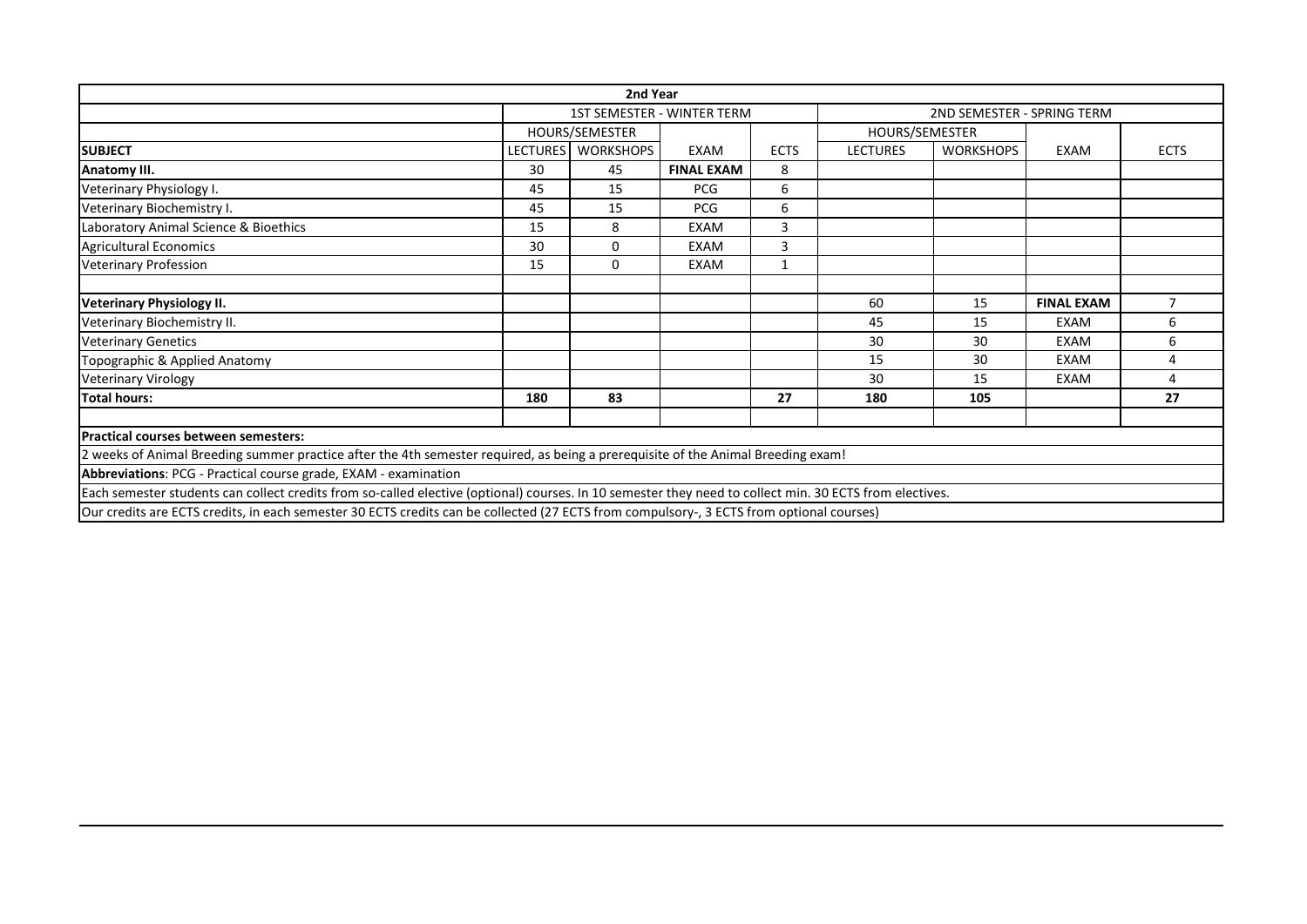|                                                                                                                                                         |                 | 3rd Year                          |             |                |                 |                            |                   |                |
|---------------------------------------------------------------------------------------------------------------------------------------------------------|-----------------|-----------------------------------|-------------|----------------|-----------------|----------------------------|-------------------|----------------|
|                                                                                                                                                         |                 | <b>1ST SEMESTER - WINTER TERM</b> |             |                |                 | 2ND SEMESTER - SPRING TERM |                   |                |
|                                                                                                                                                         |                 | HOURS/SEMESTER                    |             |                | HOURS/SEMESTER  |                            |                   |                |
| <b>SUBJECT</b>                                                                                                                                          | <b>LECTURES</b> | <b>WORKSHOPS</b>                  | EXAM        | <b>ECTS</b>    | <b>LECTURES</b> | <b>WORKSHOPS</b>           | EXAM              | <b>ECTS</b>    |
| <b>General Pathology</b>                                                                                                                                | 60              | 30                                | <b>EXAM</b> | 6              |                 |                            |                   |                |
| Veterinary Pharmacology I.                                                                                                                              | 45              | 30                                | <b>PCG</b>  | 6              |                 |                            |                   |                |
| <b>Veterinary Bacteriology</b>                                                                                                                          | 30              | 30                                | <b>EXAM</b> | 4              |                 |                            |                   |                |
| Veterinary Pathophysiology                                                                                                                              | 45              | $\Omega$                          | <b>EXAM</b> | $\overline{4}$ |                 |                            |                   |                |
| <b>Applied Ethology</b>                                                                                                                                 | 15              | 30                                | <b>EXAM</b> | 3              |                 |                            |                   |                |
| Laboratory Animal Science & Bioethics                                                                                                                   | 15              | 8                                 | <b>EXAM</b> | 3              |                 |                            |                   |                |
| <b>Veterinary Laboratory Diagnostics</b>                                                                                                                | 0               | 30                                | <b>EXAM</b> | $\mathbf{1}$   |                 |                            |                   |                |
|                                                                                                                                                         |                 |                                   |             |                |                 |                            |                   |                |
| <b>Veterinary Pharmacology II.</b>                                                                                                                      |                 |                                   |             |                | 30              | 30                         | <b>FINAL EXAM</b> | 6              |
| Small Animal Medicine I.                                                                                                                                |                 |                                   |             |                | 60              | 45                         | <b>EXAM</b>       | 5              |
| Parasitology I.                                                                                                                                         |                 |                                   |             |                | 45              | 30                         | PCG               | 4              |
| Veterinary Immunology                                                                                                                                   |                 |                                   |             |                | 30              | 30                         | <b>EXAM</b>       | 4              |
| Animal Nutrition I.                                                                                                                                     |                 |                                   |             |                | 30              | 15                         | <b>PCG</b>        | 3              |
| Equine Medicine and Surgery I.                                                                                                                          |                 |                                   |             |                | 30              | 45                         | <b>EXAM</b>       | 3              |
| Pathology I.                                                                                                                                            |                 |                                   |             |                | 15              | 30                         | <b>PCG</b>        | $\overline{2}$ |
| <b>Total hours:</b>                                                                                                                                     | 210             | 158                               |             | 27             | 240             | 240                        |                   | 27             |
|                                                                                                                                                         |                 |                                   |             |                |                 |                            |                   |                |
| <b>Practical courses between semesters:</b>                                                                                                             |                 |                                   |             |                |                 |                            |                   |                |
| 2 weeks of Animal Nutrition summer practice after the 6th semester required!                                                                            |                 |                                   |             |                |                 |                            |                   |                |
| Abbreviations: PCG - Practical course grade, EXAM - examination                                                                                         |                 |                                   |             |                |                 |                            |                   |                |
| Each semester students can collect credits from so-called elective (optional) courses. In 10 semester they need to collect min. 30 ECTS from electives. |                 |                                   |             |                |                 |                            |                   |                |
| Our credits are ECTS credits, in each semester 30 ECTS credits can be collected (27 ECTS from compulsory-, 3 ECTS from optional courses)                |                 |                                   |             |                |                 |                            |                   |                |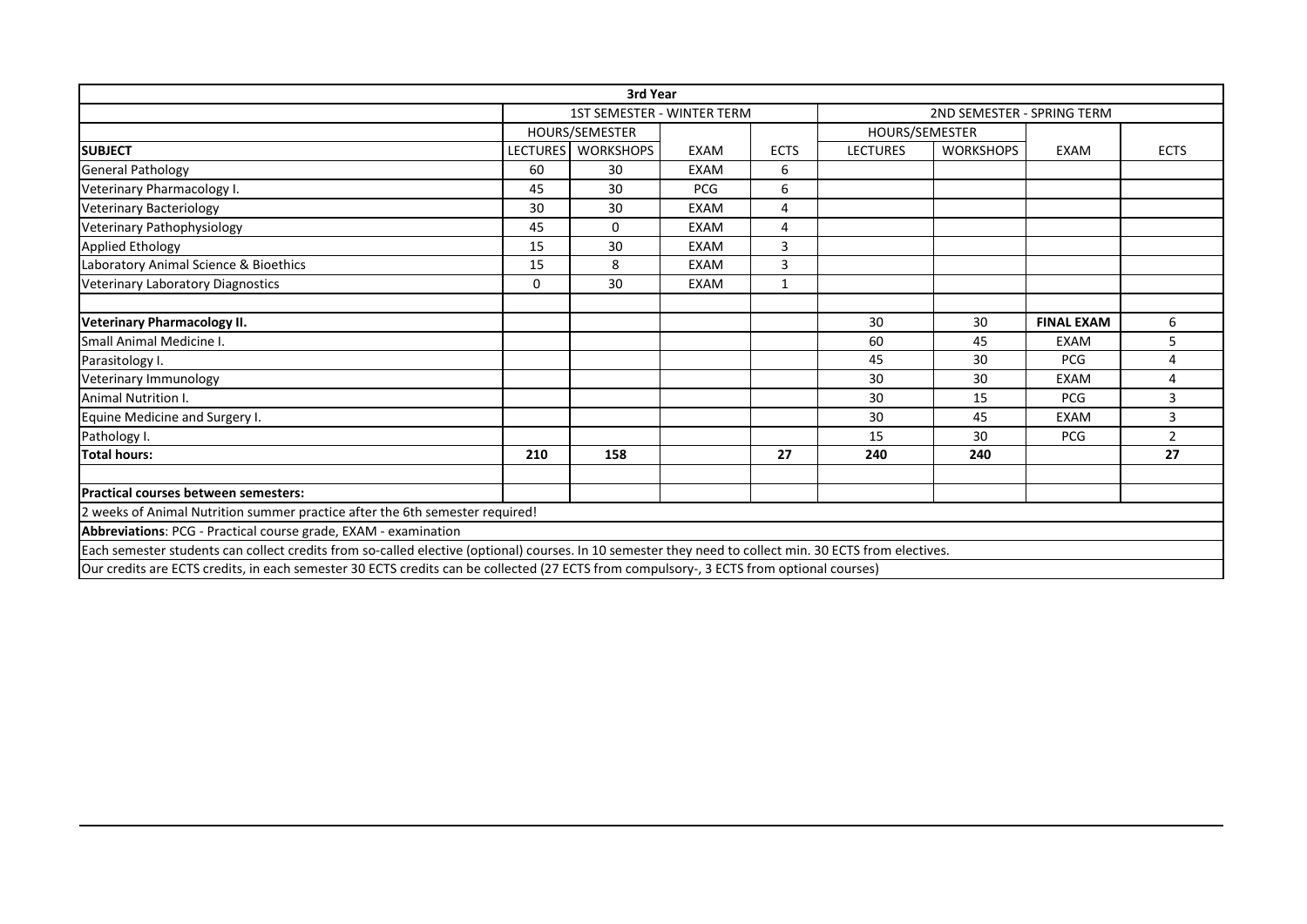|                                                                                                                                                         |                 | 4th Year                          |             |                |                 |                            |                   |                |
|---------------------------------------------------------------------------------------------------------------------------------------------------------|-----------------|-----------------------------------|-------------|----------------|-----------------|----------------------------|-------------------|----------------|
|                                                                                                                                                         |                 | <b>1ST SEMESTER - WINTER TERM</b> |             |                |                 | 2ND SEMESTER - SPRING TERM |                   |                |
|                                                                                                                                                         |                 | HOURS/SEMESTER<br>HOURS/SEMESTER  |             |                |                 |                            |                   |                |
| <b>SUBJECT</b>                                                                                                                                          | <b>LECTURES</b> | <b>WORKSHOPS</b>                  | <b>EXAM</b> | <b>ECTS</b>    | <b>LECTURES</b> | <b>WORKSHOPS</b>           | EXAM              | <b>ECTS</b>    |
| <b>Animal Nutrition II.</b>                                                                                                                             | 45              | 15                                | <b>EXAM</b> | 5              |                 |                            |                   |                |
| Parasitology II.                                                                                                                                        | 30              | 30                                | <b>EXAM</b> | 5              |                 |                            |                   |                |
| Equine Medicine and Surgery II.                                                                                                                         | 45              | 45                                | <b>PCG</b>  | 4              |                 |                            |                   |                |
| Small Animal Medicine II.                                                                                                                               | 45              | 45                                | <b>PCG</b>  | 4              |                 |                            |                   |                |
| Pathology II.                                                                                                                                           | 15              | 45                                | <b>PCG</b>  | $\overline{3}$ |                 |                            |                   |                |
| Farm Animal Medicine I.                                                                                                                                 | 15              | 15                                | <b>PCG</b>  | $\overline{2}$ |                 |                            |                   |                |
| Reproduction & Biotechnology I.                                                                                                                         | 30              | $\mathbf 0$                       | PCG         | $\overline{2}$ |                 |                            |                   |                |
| <b>Veterinary Toxicology</b>                                                                                                                            | 30              | 0                                 | <b>EXAM</b> | $\overline{2}$ |                 |                            |                   |                |
| How to write a thesis? (thesis preparation course)                                                                                                      | $\overline{4}$  | $\mathbf 0$                       | Sign.       | $\mathbf 0$    |                 |                            |                   |                |
|                                                                                                                                                         |                 |                                   |             |                |                 |                            |                   |                |
| Pathology III.                                                                                                                                          |                 |                                   |             |                | 30              | 60                         | <b>FINAL EXAM</b> | 4              |
| Small Animal Medicine III.                                                                                                                              |                 |                                   |             |                | 45              | 60                         | <b>PCG</b>        | 4              |
| <b>Equine Medicine and Surgery III.</b>                                                                                                                 |                 |                                   |             |                | 30              | 30                         | <b>FINAL EXAM</b> | 3              |
| Farm Animal Medicine II.                                                                                                                                |                 |                                   |             |                | 30              | 30                         | <b>PCG</b>        | 3              |
| <b>Exotic Animal Medicine</b>                                                                                                                           |                 |                                   |             |                | 30              | 15                         | <b>EXAM</b>       | $\overline{2}$ |
| Animal Hygiene & Herd Health I.                                                                                                                         |                 |                                   |             |                | 30              | 0                          | <b>EXAM</b>       | $\overline{2}$ |
| Bee Hygiene and Health                                                                                                                                  |                 |                                   |             |                | 15              | 15                         | <b>EXAM</b>       | $\overline{2}$ |
| <b>Comparative Animal Protection</b>                                                                                                                    |                 |                                   |             |                | 30              | $\Omega$                   | <b>EXAM</b>       | $\overline{2}$ |
| Fish Hygiene and Diseases                                                                                                                               |                 |                                   |             |                | 30              | $\Omega$                   | <b>EXAM</b>       | $\overline{2}$ |
| Oncology                                                                                                                                                |                 |                                   |             |                | 15              | 15                         | EXAM              | $\overline{2}$ |
| Reproduction & Biotechnology II.                                                                                                                        |                 |                                   |             |                | 15              | $\Omega$                   | PCG               | $\mathbf{1}$   |
| <b>Total hours:</b>                                                                                                                                     | 259             | 195                               |             | 27             | 300             | 225                        |                   | 27             |
|                                                                                                                                                         |                 |                                   |             |                |                 |                            |                   |                |
| Practical courses between semesters:                                                                                                                    |                 |                                   |             |                |                 |                            |                   |                |
| 4 weeks of Polyclinical summer practice after the 8th semester required!                                                                                |                 |                                   |             |                |                 |                            |                   |                |
| plus obligatory clinical practice (day and night shifts) with small and large animals and mobile clinic                                                 |                 |                                   |             |                |                 |                            |                   |                |
| Abbreviations: PCG - Practical course grade, EXAM - examination                                                                                         |                 |                                   |             |                |                 |                            |                   |                |
| Each semester students can collect credits from so-called elective (optional) courses. In 10 semester they need to collect min. 30 ECTS from electives. |                 |                                   |             |                |                 |                            |                   |                |
| Our credits are ECTS credits, in each semester 30 ECTS credits can be collected (27 ECTS from compulsory-, 3 ECTS from optional courses)                |                 |                                   |             |                |                 |                            |                   |                |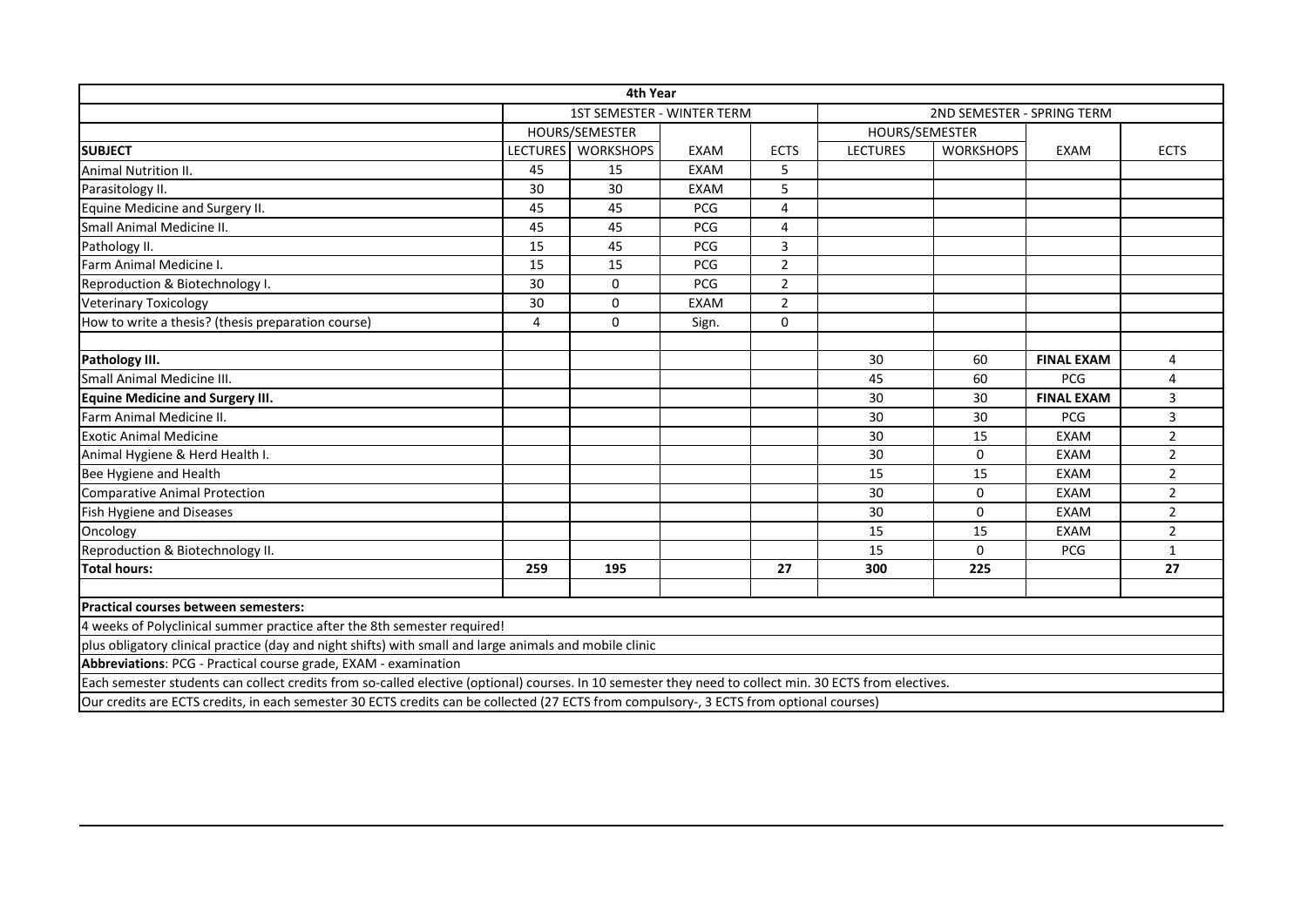|                                                                                                                                                         |     | <b>5th Year</b>    |                                   |                |                 |                            |                   |                |
|---------------------------------------------------------------------------------------------------------------------------------------------------------|-----|--------------------|-----------------------------------|----------------|-----------------|----------------------------|-------------------|----------------|
|                                                                                                                                                         |     |                    | <b>1ST SEMESTER - WINTER TERM</b> |                |                 | 2ND SEMESTER - SPRING TERM |                   |                |
|                                                                                                                                                         |     | HOURS/SEMESTER     |                                   |                | HOURS/SEMESTER  |                            |                   |                |
| <b>SUBJECT</b>                                                                                                                                          |     | LECTURES WORKSHOPS | <b>EXAM</b>                       | <b>ECTS</b>    | <b>LECTURES</b> | <b>WORKSHOPS</b>           | EXAM              | <b>ECTS</b>    |
| <b>Small Animal Medicine IV.</b>                                                                                                                        | 45  | 60                 | <b>FINAL EXAM</b>                 | 5              |                 |                            |                   |                |
| Epizootiology & Infectious Diseases I.                                                                                                                  | 60  | 15                 | <b>PCG</b>                        | $\overline{4}$ |                 |                            |                   |                |
| Food Hygiene I.                                                                                                                                         | 60  | 30                 | <b>PCG</b>                        | 4              |                 |                            |                   |                |
| Animal Hygiene + Herd Health II.                                                                                                                        | 45  | 15                 | <b>EXAM</b>                       | 3              |                 |                            |                   |                |
| Reproduction & Biotechnology III.                                                                                                                       | 30  | 15                 | <b>EXAM</b>                       | 3              |                 |                            |                   |                |
| <b>Farm Animal Medicine III.</b>                                                                                                                        | 15  | 30                 | <b>FINAL EXAM</b>                 | $\overline{2}$ |                 |                            |                   |                |
| <b>Forensic Veterinary Medicine</b>                                                                                                                     | 30  | 0                  | <b>EXAM</b>                       | $\overline{2}$ |                 |                            |                   |                |
| State Veterinary Medicine I.                                                                                                                            | 30  | 0                  | <b>EXAM</b>                       | $\overline{2}$ |                 |                            |                   |                |
| Prudent Use of Antimicrobial Drugs                                                                                                                      | 15  | 0                  | <b>EXAM</b>                       | $\mathbf{1}$   |                 |                            |                   |                |
| Veterinary Ophthalmology                                                                                                                                | 15  | 15                 | <b>EXAM</b>                       | $\mathbf{1}$   |                 |                            |                   |                |
|                                                                                                                                                         |     |                    |                                   |                |                 |                            |                   |                |
| Thesis work                                                                                                                                             |     |                    |                                   |                | 0               | 0                          | Sign.             | 10             |
| Epizootiology & Infectious Diseases II.                                                                                                                 |     |                    |                                   |                | 60              | 30                         | <b>FINAL EXAM</b> | 6              |
| Food Hygiene II.                                                                                                                                        |     |                    |                                   |                | 60              | 30                         | <b>FINAL EXAM</b> | 5              |
| State Veterinary Medicine II.                                                                                                                           |     |                    |                                   |                | 30              | 0                          | <b>EXAM</b>       | 4              |
| Animal Health Economics and Management                                                                                                                  |     |                    |                                   |                | 30              | $\Omega$                   | EXAM              | $\overline{2}$ |
| <b>Total hours:</b>                                                                                                                                     | 345 | 180                |                                   | 27             | 180             | 60                         |                   | 27             |
|                                                                                                                                                         |     |                    |                                   |                |                 |                            |                   |                |
| plus obligatory clinical practice (day and night shifts) with small and large animals and mobile clinic                                                 |     |                    |                                   |                |                 |                            |                   |                |
| Abbreviations: PCG - Practical course grade, EXAM - examination                                                                                         |     |                    |                                   |                |                 |                            |                   |                |
| Each semester students can collect credits from so-called elective (optional) courses. In 10 semester they need to collect min. 30 ECTS from electives. |     |                    |                                   |                |                 |                            |                   |                |
| Our credits are ECTS credits, in each semester 30 ECTS credits can be collected (27 ECTS from compulsory-, 3 ECTS from optional courses)                |     |                    |                                   |                |                 |                            |                   |                |
|                                                                                                                                                         |     |                    |                                   |                |                 |                            |                   |                |
| In addition to core studies a wide selection of electives make the curriculum more individually-suited.                                                 |     |                    |                                   |                |                 |                            |                   |                |
|                                                                                                                                                         |     |                    |                                   |                |                 |                            |                   |                |
| Practical courses between semesters                                                                                                                     |     |                    |                                   |                |                 |                            |                   |                |
| There are obligatory extramural practicals during the summer after the 4th, 6th and 8th semester                                                        |     |                    |                                   |                |                 |                            |                   |                |
| (Animal Breeding 2 weeks, Animal Nutrition 2 weeks, Polyclinical 4 weeks);                                                                              |     |                    |                                   |                |                 |                            |                   |                |
| obligatory clinical practice (day and night shifts) with small and large animals during the 7th, 8th, 9th and 10th semester                             |     |                    |                                   |                |                 |                            |                   |                |
| and obligatory mobile clinic visits during the 9th and 10th semester.                                                                                   |     |                    |                                   |                |                 |                            |                   |                |